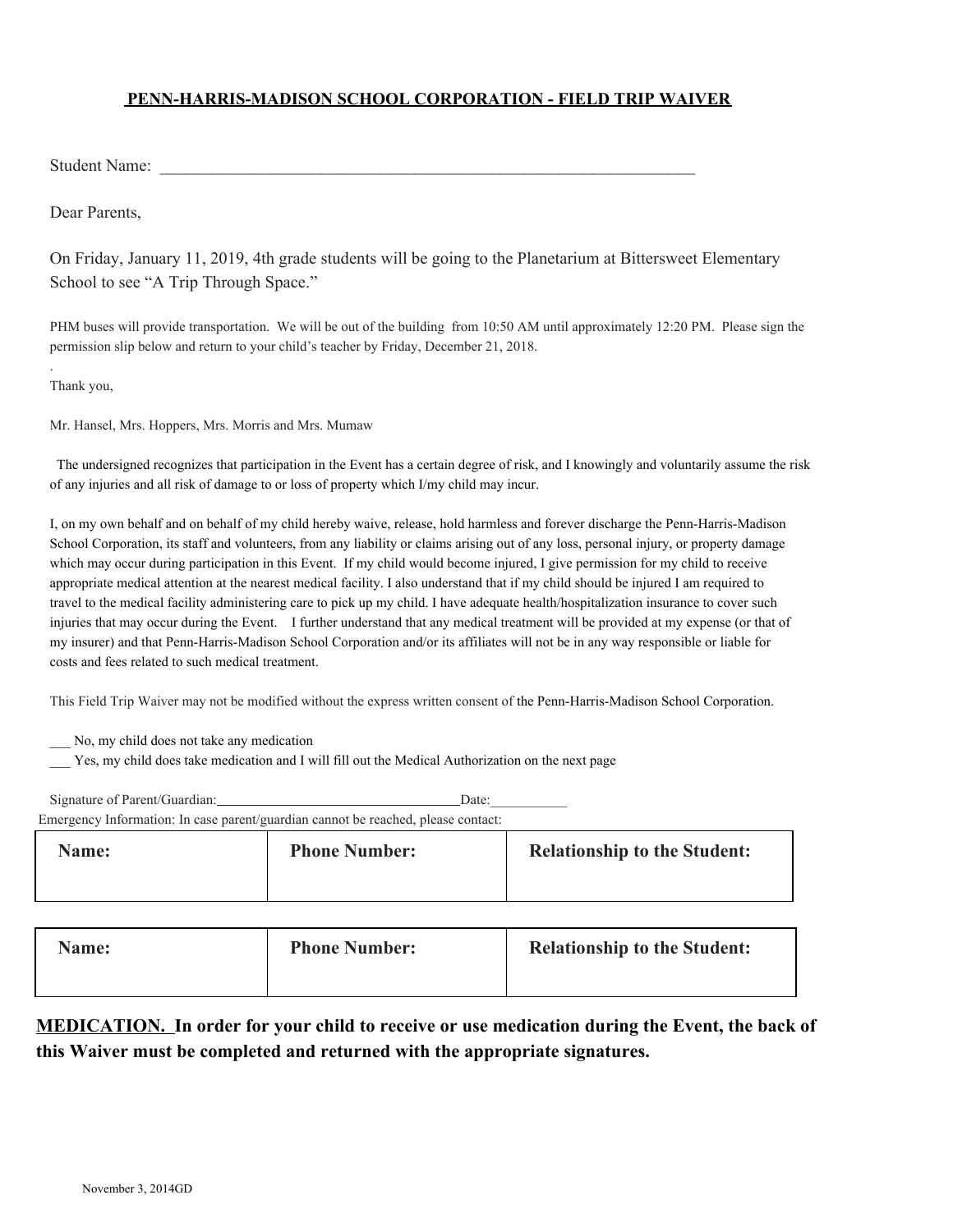# **MEDICATION AUTHORIZATION**

Student Name:

Address:

Field Trip or Event Name: Planetarium at Bittersweet Elementary School

#### Date of Field Trip or Event: Friday, January 11, 2019

The administration of medication to students on field trips shall be done only when the student has a medical condition that may be adversely affected without medication. This applies to both prescription and non- prescription medication. A school nurse does not usually accompany students on field trips. The trip-teacher leaders designated for the Event shall be the authorized parties for administering medication on any field trip.

Medication will be administered to a student for whom an existing Authorization to Administer Medication is on file with the Penn-Harris-Madison School Corporation in accordance with the terms of said Authorization. If there is no existing Authorization to Administer Medication on file for the student, then any medication to be administered to a student on any field trip must be delivered along with this Authorization to the designated trip-teacher leader(s) at least one (1) full day before departure. Only the amounts needed for the field trip shall be delivered. All medication shall be in the original labeled container.

#### **To Be Completed by Parent/Guardian**

I am hereby requesting permission for my child named above to use the following medication(s) during the Event:

| Name of Medication: | Dosage: | Time: | Side Effects: |
|---------------------|---------|-------|---------------|
| Name of Medication: | Dosage: | Time: | Side Effects: |

I authorize the trip-teacher leader designated for this Event to administer the above medications to my child. I agree and understand that the Penn-Harris-Madison School Corporation, its staff and volunteers shall incur no liability for storing, transporting, and/or administering the above medication to my child and/or any injury sustained by my child from any reaction to such medication.

I, on my own behalf and on behalf of my child, hereby waive, release, hold harmless and forever discharge the Penn-Harris-Madison School Corporation, its staff and volunteers, from any liability or claims arising out of any loss, personal injury, or property damage which may occur with respect to the administration, transportation, storage, receipt and/or use of the above listed medication. I further understand that any unused medication delivered to the trip-teacher leader shall be released to me following the Event.

| Signature of Parent/Guardian: | Date <sup>.</sup> |
|-------------------------------|-------------------|
|                               |                   |